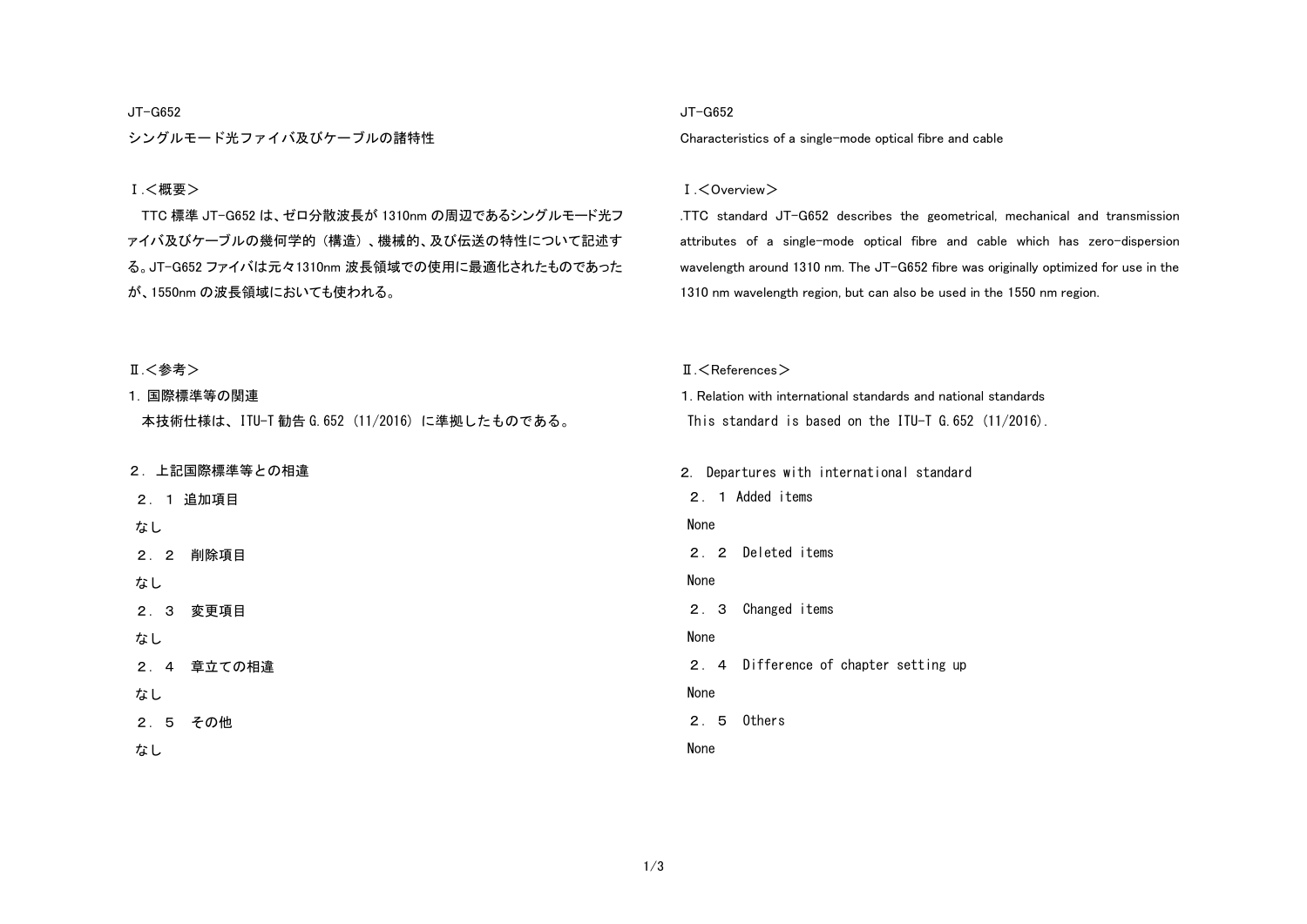## 3. 改版の履歴

| 版数  | 制定日        | 改版内容                              |
|-----|------------|-----------------------------------|
| 1.0 | 2017年8月29日 | 制定                                |
| 1.1 | 2018年5月24日 | 改定。JT-G652, JT-G654 および JT-G657 で |
|     |            | 用語の統一。                            |

# 4.その他

# 4.1 参照する勧告、標準など

| ITU-T 勧告 | ITU-T G. 650. 1. G. 650. 2 |
|----------|----------------------------|
| IEC 規格   | IFC60793-2-50              |
| TTC 標準   | なし                         |

# 5. 標準策定部門

光ファイバ伝送専門委員会

Ⅲ.<目次>

<参考>

1.規定範囲

2.参照

3.定義

3.1 他で定義された用語

- 3.2 本標準で定義された用語
- 4.略語

5.慣例

6.ファイバの特性

6.1 モードフィールド径

6.2 クラッド径

## 3. Change history

| Version | Date                       | Outline                                               |
|---------|----------------------------|-------------------------------------------------------|
| 1.0     | Aug.29, 2017   Established |                                                       |
| 1.1     |                            | May 24, 2018   Reviced. Unification of terminology in |
|         |                            | $\vert$ JT-G652, JT-G654 and JT-G657.                 |

# 4.Others

4.1 References Recommendation ITU-T ITU-T G. 650.1, G650.2 IEC Standard IEC60793-2-50 TTC Standard None

5. Working Group that developed this standard Optical fiber transmission working group

## Ⅲ.<Table of contents>

 $<$ Reference $>$ 

- 1 Scope
- 2 References
- 3 Definitions
- 3.1 Terms defined elsewhere
- 3.2 Terms defined in this Standard
- 4 Abbreviations and acronyms
- 5 Conventions
- 6 Fibre attributes
- 6.1 Mode field diameter
- 6.2 Cladding diameter